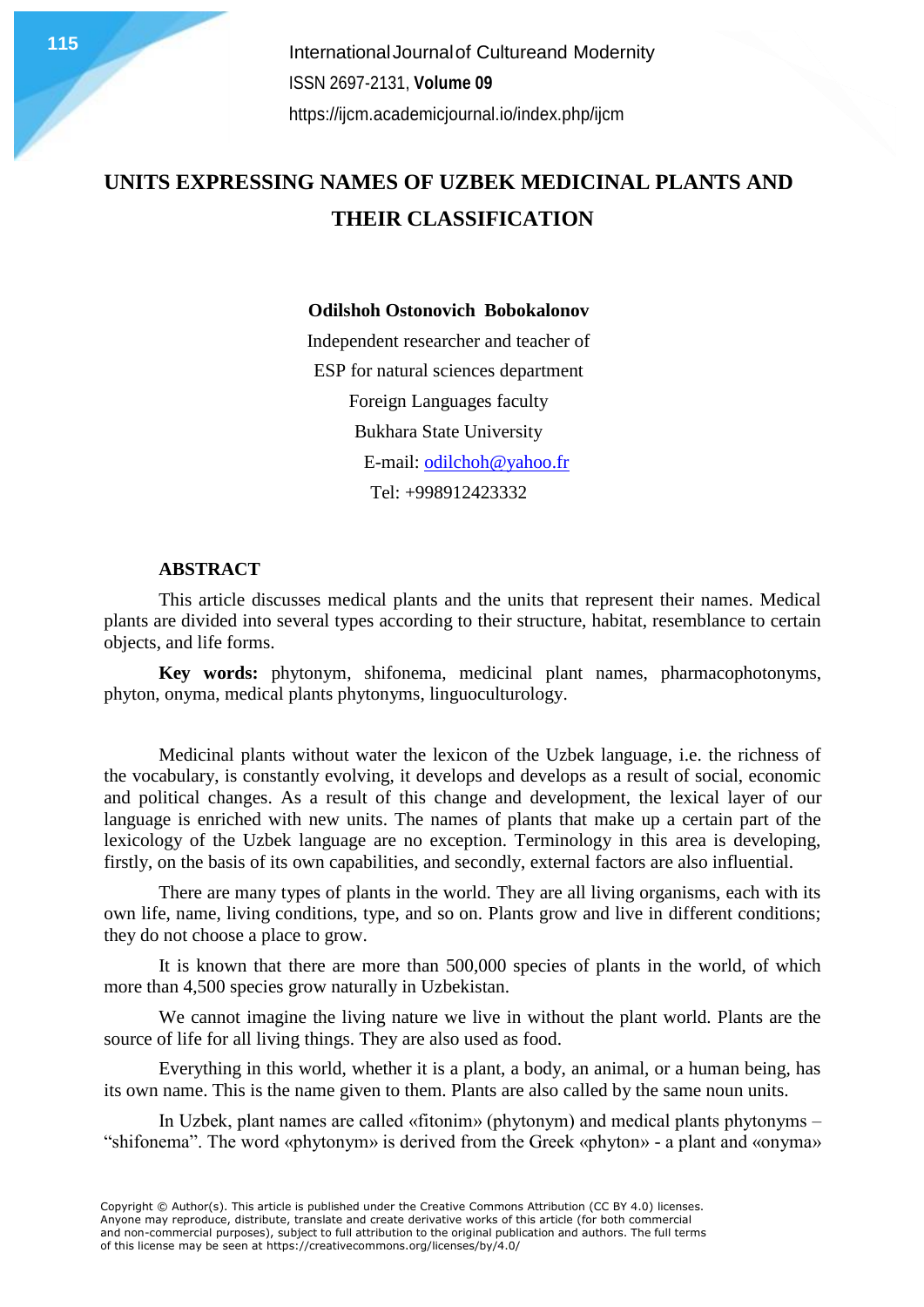<https://ijcm.academicjournal.io/index.php/ijcm>

- a name, or in another source from the Latin meaning «phytos» - «plant», «onyma» - «name». The term became popular in linguistics in the 70s of the XX century. [2]

From the stages of development of human civilization, the inextricable link between man and nature has been manifested as a chain of laws of nature. Naturally, man is alive by nature. It is an inescapable process for all beings who seek healing to turn to the mysterious world of animals and plants. The study of human nature, in particular the discovery of the medicinal properties of the medicinal plants around us and the application of the results to the process of language and speech, necessitated the emergence, formation and development of phytonymics in linguistics. The role of pharmacophotonyms in the development of this science is invaluable.

Pharmacophytonym is derived from Greek φάρμακον, pharmakon, "drug, poison" and φυτώνυμος, phutônumos, a plant name, and was coined by Russian scientist O.G. Rubtsova. [1]

It grows in the mountainous areas of Tashkent, Namangan, Fergana, Samarkand, Kashkadarya and Surkhandarya, which are mountainous regions, and in the wet areas from the slopes to the middle of the mountain.

Medicinal plants that grow in the mountains grow and live on the rocky slopes of the mountains of Uzbekistan, rocky-soil slopes, foothills, hills, gravel slopes, mountain meadows, moist soil slopes in the middle of the mountains.

In the mountains, *anjabor* {Geranium; cranesbill} (Tashkent, Namangan, Andijan, Fergana, Samarkand, Kashkadarya, Surkhandarya), *anor* {Punica; pomegranate} (Surkhandarya), *arslonquyruq* {Leonurus; motherwort} (Tashkent, Syrdarya, Jizzakh, Samarkand, Surkhandarya), *bodom* {Amygdalus; almonds} (Tashkent, Surkhandarya, Fergana, Kashkadarya), *bozulbang* {Lagochilus; Turkistan mint} (Samarkand, Bukhara, Kashkadarya), *gazako't* {Gentiana; gentians} (Tashkent, Samarkand, Bukhara, Andijan, Fergana, Surkhandarya), *gazanda* {Urtica; nettles}, *yerchoy* {Geum; avens} (Tashkent, Samarkand, Kashkadarya, Surkhandarya, Fergana), *yerqo'noq* {Polygonum; common bistort, snake-root} (Tashkent, Fergana, Syrdarya), *yong'oq* {Juglans; walnuts} (Tashkent, Surkhandarya), *zanjabil* or *zanjobul* {Zingiber; ginger} (Samarkand, Kashkadarya, Surkhandarya), *isparak* or *isfarak* {Delphinium; larkspurs, dolphin-flowers} (Tashkent, Jizzakh, Andijan, Fergana, Samarkand, Kashkadarya, Surkhandarya, Bukhara), *ko'ka* {Tussilago; coltsfoot} (Kashkadarya, Surkhandarya, Tashkent, Jizzakh, Fergana), *lamium* {Lamium; dead-nettles} (Tashkent, Surkhandarya), *limono't* {Melissa; lemon balm} (Tashkent, Surkhandarya), *mavrak* or *marmarak* {Salvia; clary, sage} (Tashkent, Syrdarya, Jizzakh, Samarkand, Fergana, Kashkadarya, Surkhandarya), *omonqora* {Ungernia; Victor ungernia} (Surkhandarya, Fergana), *oqquray* {Psoralea; breadroot} (Tashkent, Syrdarya, Jizzakh, Samarkand, Fergana, Kashkadarya, Surkhandarya), *pista* {Pistacia; pistachio} (Surkhandarya), *chilonjiyda* {Ziziphus; jujube} (Surkhandarya, Tashkent), *rovoch* {Rheum; rhubarbs} (Tashkent, Syrdarya, Jizzakh, Samarkand, Andijan, Bukhara), *sanchiqo't* {Thalictrum; meadow-rue} (Tashkent, Fergana, Samarkand, Kashkadarya, Surkhandarya), *afsonak* {Thermopsis, goldenbanners, false-lupines} (Tashkent), *toron* {Polygonum; knotweed, knotgrass} (Tashkent), *tog'jumrut* {Rhamnus; buckthorns } (Tashkent, Fergana, Jizzakh, Samarkand), *tog'rayhon* {Origanum; oregano, marjoram} (Tashkent, Andijan, Fergana, Jizzakh, Surkhandarya, Kashkadarya), *tog'quddus* {Stachys; hedgenettle, woundwort} (Tashkent), *sug'uro't* or *Turkiston adonisi* {Adonis; Turkestan pheasant's eye} (Tashkent, Jizzakh, Syrdarya, Surkhandarya, Kashkadarya),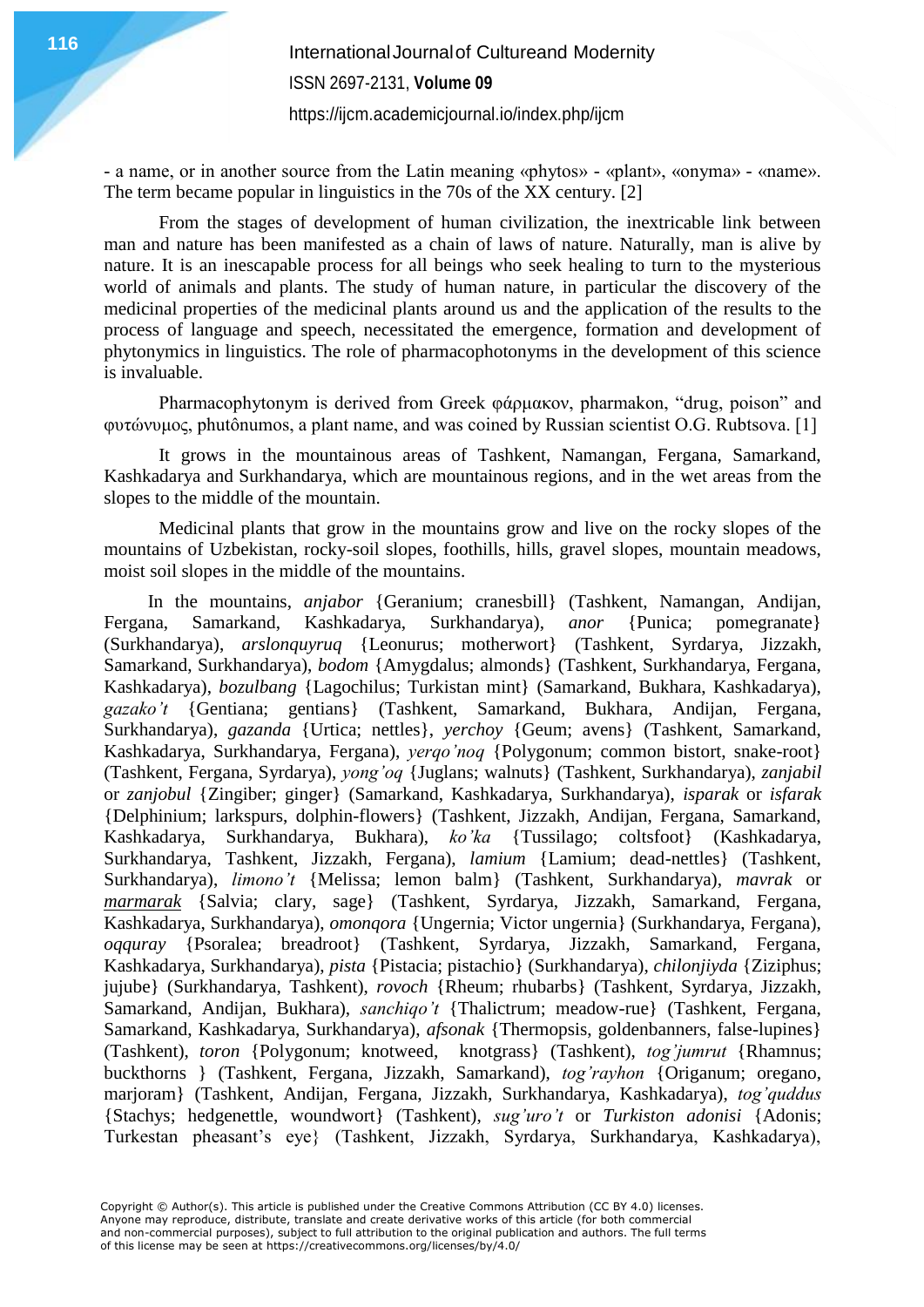# **117** International Journal of Cultureand Modernity ISSN 2697-2131, **Volume 09**

<https://ijcm.academicjournal.io/index.php/ijcm>

*herniariya* {Herniaria; ruptureworts} (Tashkent, Fergana, Surkhandarya, Kashkadarya), *sherolg'in* {Artemisia dracunculus; tarragon, estragon} (Tashkent, Syrdarya, Fergana, Andijan, Samarkand), *shirchoy* {Orthurus; Kokand avens} (Central Asia), *shuvoq* {Artemisia; mugwort, wormwood}, *efedra* {Ephedra; joint-pine, jointfir} (Tashkent, Jizzakh, Samarkand, Fergana, Bukhara, Surkhandarya), *o'rik* {Armeniaca; apricots}, *qayin* {Betula; birches} (Tashkent), *qora zirk* or *qoraqand* {Berberis oblonga; oblong barberry, bigflower barberry } (Tashkent, Samarkand, Andijan, Fergana, Kashkadarya, Surkhandarya), *qushqo'nmas* {Cnicus; stellate ptilostemon} (Tashkent, Jizzakh, Syrdarya, Surkhandarya).

Medicinal plants that grow in the desert are prone to drought and are adapted to the dry, hot climate. Their way of life requires desert air and desert conditions. Medicinal plants adapted to these conditions grow in deserts, semi-deserts, hills, hills, sandy soils, steppes, meadows, sandy soils with saline soils.

Desert plants include *achchiqmiya* {Goebelia, sophora; bitter bean} (Tashkent, Syrdarya, Jizzakh, Samarkand, Fergana, Bukhara), *bozulbang* {Lagochilus; Turkistan mint} (Samarkand, Bukhara, Kashkadarya), isiriq {Peganum; harmal, Syrian rue }, *itsigek* {Anabasis aphylla; aphyllous anabasis} (Tashkent, Jizzakh, Samarkand, Syrdarya, Andijan, Fergana), *kovrak* {Ferula; sumbul, giant fennel} (Tashkent, Syrdarya, Jizzakh, Samarkand, Bukhara, Kashkadarya, Surkhandarya), Samarkand, Bukhara, Kashkadarya, Surkhandarya), *sano* {Cassia, senna}, *sariq zira* {Bunium; yellow cumin) (Kyzylkum), chakamug' {Galium, bedstraws} (Tashkent, Syrdarya, Andijan, Fergana, Samarkand), *shildirbosh* {Sphaerophysa; swainsonpea} (Tashkent, Syrdarya, Jizzakh, Samarkand, Surkhandarya), *oqquray* {Psoralea; breadroot} (Tashkent, Syrdarya, Jizzakh, Samarkand, Fergana, Kashkadarya, Surkhandarya), *shirach* {Eremurus; foxtail lilies, desert candles} (Tashkent, Syrdarya, Jizzakh, Samarkand, Sukhandarya).

Medicinal plants that grow along rivers are more water-intensive and more accustomed to moist soil than plants that grow elsewhere. Water-prone medicinal plants grow along rivers, river basins, streams, ponds, lakes, riverbanks, streams, wetlands, canals, ponds, streams, and waterways. Medicinal plants growing along the rivers include *anjir* {Ficus; figs} (Surkhandarya), *yeryong'oq* {Arachis; peanuts} (Tashkent, Syrdarya, Jizzakh, Samarkand), *yong'oq* {Juglans; walnuts} (Tashkent, Surkhandarya), *zirai karmoni* {Trachyspermum; ajowan} (Fergana, Samarkand, Surkhandarya, Khorezm), *zig'ir* {Linum; flax}, *igir* {Acorus; sweet flag} (Samarkand, Khorezm), *ittikanak* {Bidens; beggarticks}, *kelintili* or *kelintil toron* {Persicaria; lady's thumb} (Tashkent, Syrdarya, Jizzakh, Samarkand, Bukhara, Kashkadarya), *tomirdori* {Asparagus persicus; Persian asparagus} (Tashkent, Andijan, Samarkand, Syrdarya, Jizzakh), *qarafs* or *qoranafis* {Apium; marshworts; parsley} (Tashkent, Syrdarya, Namangan, Andijan, Fergana, Kashkadarya, Surkhandarya), *qirqbo'g'im* {Equisetum; horsetail, snake grass}, tok {Vitis; grapevines} (Tashkent, Samarkand, Surkhandarya).

In addition, in the swampy, near water and wet areas, you can find plants such as marshmallow, St. John's wort, medicinal plants such as dogbanes, ragworts in Tashkent region.

Among the medicinal plants growing on irrigated lands are *ituzum* {Solanum; nightshade}, *sabzi* {Daucus; carrots}, *sassiq alaf* {Artemisia; Sievers's wormwood} (Tashkent, Syrdarya, Jizzakh, Surkhandarya, Kashkadarya), *sebarga* {Trifolium; clover, trefoil} (Tashkent, Samarkand, Fergana, Kashkadarya, Surkhandarya), *tugmachagul* (Malva; mallows) (Tashkent), *qarafs* or *qoranafis* {Apium; marshworts; parsley} (Tashkent, Syrdarya, Namangan, Andijan,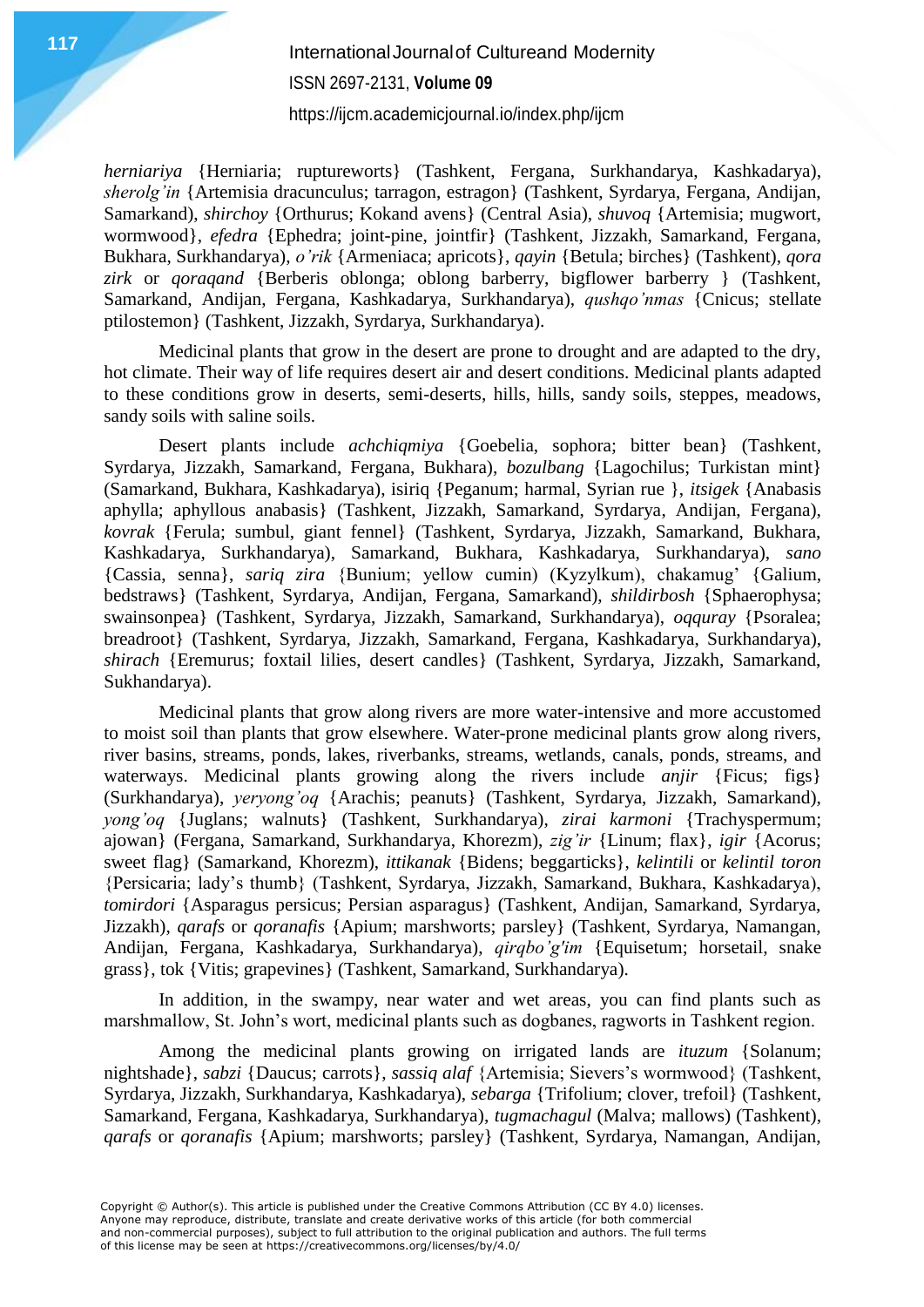**118** International Journal of Cultureand Modernity ISSN 2697-2131, **Volume 09** <https://ijcm.academicjournal.io/index.php/ijcm>

Fergana, Kashkadarya, Surkhandarya).

Medicinal plants are divided into several types according to their structure, habitat, resemblance, and life forms. Medicinal plants are divided into woody, shrubby, semi-shrubby and herbaceous species according to the structure of the stem.

1. Tree-like plants are tall perennials with a woody stem, ie a single thick body, strong roots and broad branches. Trees vary in flower, fruit, stem width, height, branches, and leaves. Trees belonging to the same species and growing on mountain slopes differ in the number, width and height of their branches. Most deciduous plants are perennials that have large shapes. Tree plants include aloye (aloe), anjir (fig), archa (juniper tree), behi (quince tree), bodom (almond tree), yong'oq (walnut tree), jiyda (silverberry), jo'ka (linden), limon (lemon), marjon daraxt (elder tree), olcha daraxti (cherry tree), oqtut (white mulberry), pista (pistachio), tikandaraxt (honey locust), tirnoqgul (marigold), tok (grapevine), tog'jumrut (buckthorn tree), tuxumak (sophora tree), chakanda (sea buckthorn tree), cherkez (Richter's saltwort, cherkez), we can cite also the names of plants such as chilonjiyda (jujube tree), shaftoli (peach tree), qoraterak (black poplar), qo'ng'ireman (acorn tree), do'lana daraxti (hawthorn tree, zaytun (olive tree), olxo'ri (plum), eman (oak tree), qayin (birch), o'rik (apricot).

2. Shrubby plants are perennial plants with a woody body, no more than 2-3 meters tall, forming one or more stems. Medicinal plants of this species include: anor (pomegranate), atirgul (rose), itsigek (anabasis), malina (raspberry), maymunjon (blackberry), na'matak (eglantine), sano (senna), pista (pistachio), chakanda (sea buckthorn), efedra (ephedra), qora smorodina (black currant), qora zirk (oblong barberry), katta ituzum (nightshade), pushti bo'rigul (pink periwinkle), pushti katarantus (clary), mavrak (sage), marmarak (desert sage), zig'irak (meadow sage), amorfa (false indigo), zirk (barberry), maymunjon (raspberry), sumax (sumach), xapri (Russian sage), shumurt bird cherry, irg'ay cotoneaster, uchqat (honeysuckle), qizilcha (joint-pine), qoraqat (currant)

Semi-shrubs are also common in deserts and are used as fodder. Semi-shrubs include izen (kochia), keyreuk (rigid Russian thistle), teresken (winterfat), sarsazan (halocnemum) and shuvoq (wormwood).

3. Herbaceous plants are plants that are distinguished from woody, shrubby plants by the thinness and thinness of their stems. They are divided into annual, biennial and perennial plants according to their lifespan. Herbaceous plants are also more common than other types of plants. Herbaceous plants include anjabor(cranesbill), arpabodiyon (anise), arslonquloq (Turkestan motherwort), achchiqmiya (bitter bean), bangidevona (datura), beshbarg (cinquefoil), bozulbang (Turkistan mint), bo'tako'z (centaury), bo'ymadaron (yarrow), gazako't (gentian), gazanda (nettle), gulxayri (marshmallow), dalachoy (goatweed), yeryong'oq (peanut), yerchoy (avens), yerqo'noq (bistort), yetmak (allochrusa), zanjabul (ginger), zirai karmon (ajowan), zig'ir (flax), zupturum (plantain), igir (sweet flag), isiriq (harmal), isfarak (larkspur), ittikanak (beggartick), ituzum (nightshade), kanakunjut (castorbean), kelin tili (lady's thumb), kendir (dogbane), kovrak (sumbul), kovul (caper), kungaboqar (sunflower), kunjut (sesame), ko'ka (coltsfoot), ko'ko't (hyssop), lamium (dead-nettle), limon o't (lemon balm), mavrak (clary), makkajo'xori (maize), mingbosh (hairy bindweed), mingdevona (henbane), olabuta (saltbush), omonqora (ungernia), otquloq (dock), ochambiti (sheferd's purse), oqquray (breadroot), petrushka (parsley), piyoz (onion), rovoch (rhubarb), ro'yan (madder), sabzi (carrot), sanchiqo't (meadow-rue), sarimsoq (garlic), sariqbosh (ragwort), sariqzira (green cumin), sariqchoy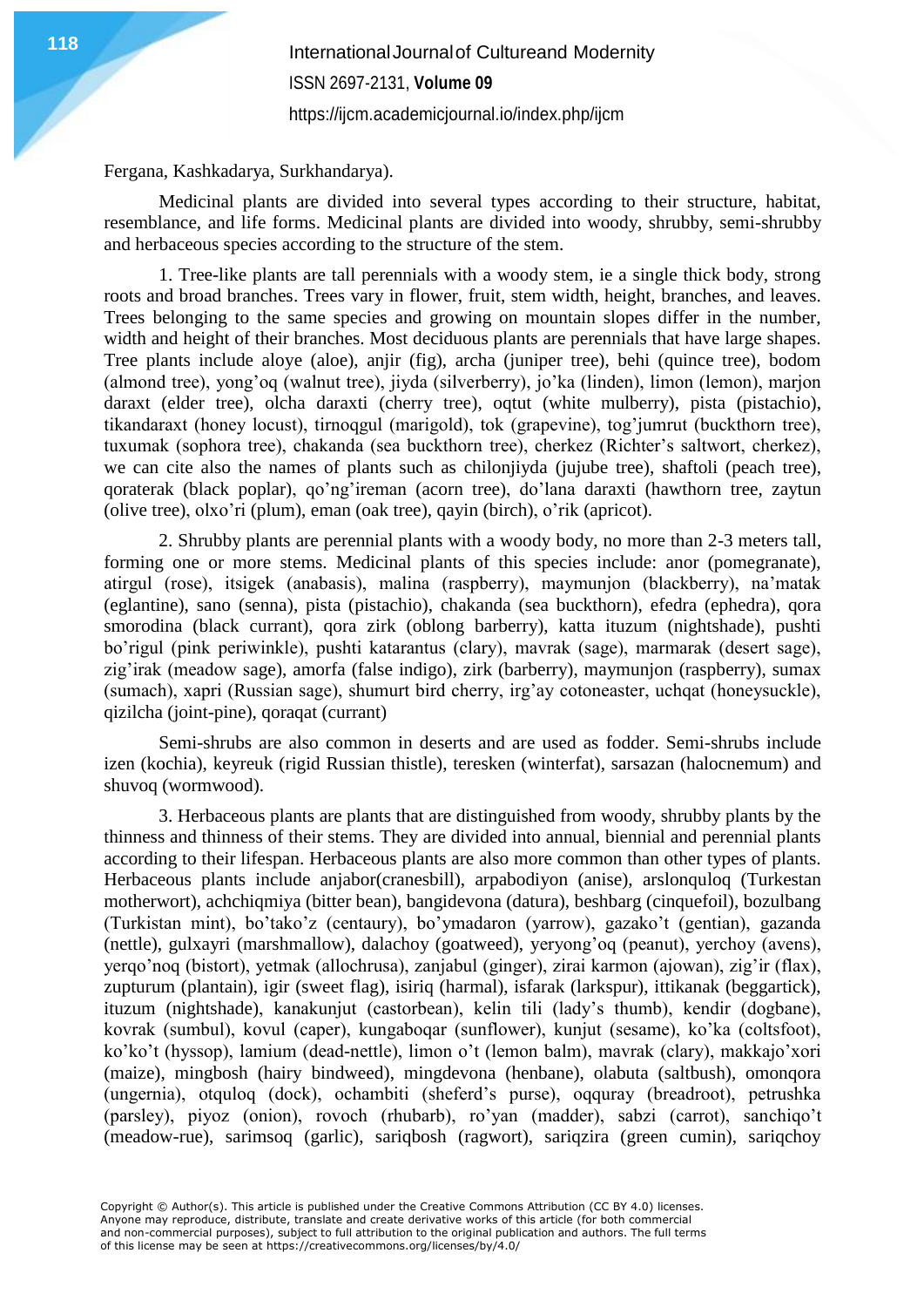### **119** International Journal of Cultureand Modernity ISSN 2697-2131, **Volume 09**

<https://ijcm.academicjournal.io/index.php/ijcm>

(agrimony), sassiqalaf (Sievers's wormwood), sachratqi (chicory), sebarga (clover), sedana (nigella), sovuno't (pimpernel), termopsis (thermopsis), tillabosh (centaury), tomirdori (longroot smartweed), toron (knotweed), tog'rayhon (oregano), tugmachagul (mallow), Turkiston adonisi (Turkestan pheasant's eye), turp (radish), ukrop (dill), uchma (butterwort), xerniariya (rupturewort), chakamug' (bedstraw), chuchukmiya (licorice), cho'chqatikan (Turkestan wild spinach), sherolg'in (tarragon), shildirbosh (swainsonpea), shirach (desert candle), shirchoy (orthurus), shotara (fumitory), shuvoq (mugwort), ermon (absinthe), yalpiz (mint), yantoq (camelthorn), qalampir (hot pepper), qarafs (marshwort), qariqiz (burdock), qashqarbeda (melilot), qiziltasma (birdweed), qizg'aldoq (roemeria), qirqbo'g'im (horsetail), qovoq (squash), qora andiz (horse-heal), qorazira (caraway), qoqi (dandelion), qushqo'nmas (cnicus), qo'ypechak (cornbind), g'o'za (tree cotton), asarun (valerian), eshakgul (oriental cinquefoil), Nippon dioskoreyasi (Nippon yam), saflorsimon levzey (maral root), ro'yan (madder), oddiy dastarbosh (common tansy), moychechak (matricary), buyrakchoy (Java tea), afsonak (goldenbanner), bo'rigul (pink periwinkle), bo'znoch (immortelle), kadio't (common valerian), devortagio't (horehound), yerqalampir (horseradish), jag'-jag' (shepherd's purse), jut (jute), ismaloq (spinach), isparak (larkspur), karam (cabbage), kashnich (coriander), ko'ktikan (eryngo), oqkarrak (cottonthistle), oqqunduz (globe thistle), parpi (monkshood), samincho'p (rupturewort), sarsabil (asparagus), safroo't (hedgehyssop), sigirquyruq (mullein), temirtikanak (caltrop), chitrang'i (wallflower), qizilmiya (licorice), qizilyugurik (datisca), qontepar (biebersteinia), qoraqobiq (ungernia), qulmoq (hop), qulupnay (strawberry).

These types of plants are divided into annuals, biennials and perennials, depending on whether they live more or less.

Annuals are diverse plants that grow, flower, and bear fruit (seeds) in the same year. Most of the plants in Uzbekistan are annuals. Annual plants include nigella, pimpernel, birdweed, roemeria, marigold, matricary, Java tea, shepherd's purse, jute, flax, cnicus, tree cotton, peanuts, dill, (Turkestan wild spinach, saltbush, ragwort, sheferd's purse, anise and others.

Biennials are plants that emerge from their seeds and form leaves on the ground in the first year, accumulating nutrients in their roots and leaves. In the second year, the stems sprout, bloom, and bear fruit.

Biennials include henbane, parsley, carrots, green cumin, Sievers's wormwood, mullein, caltrop, centaury, spinach, cabbage, and melilot.

Perennials are plants that dry out the surface of the earth in winter and overwinter in the soil. Perennials are very common in the mountains and slopes. Perennials include legumes, goldenbanner, pink periwinkle, immortelle, common valerian, goatweed, horehound, horseradish, allochrusa, acanthophyllum, cornbind, Victor ungernia, dock, breadroot, onion, rhubarb, madder, meadow-rue, garlic, agrimony, swainsonpea, foxtail lily, fumitory, burdock, biebersteinia, ungernia, dandelion, hop, strawberry and other.

In short, the names of medicinal plants have been used since ancient times. It also grows in seas, canals, lakes and swamps. Uzbek medicinal plants adapt to growing in different conditions over the years. There are also medicinal plants, the upper part of which is a perennial plant that is cold in winter.

#### **References:**

Copyright © Author(s). This article is published under the Creative Commons Attribution (CC BY 4.0) licenses. Anyone may reproduce, distribute, translate and create derivative works of this article (for both commercial and non-commercial purposes), subject to full attribution to the original publication and authors. The full terms of this license may be seen at https://creativecommons.org/licenses/by/4.0/